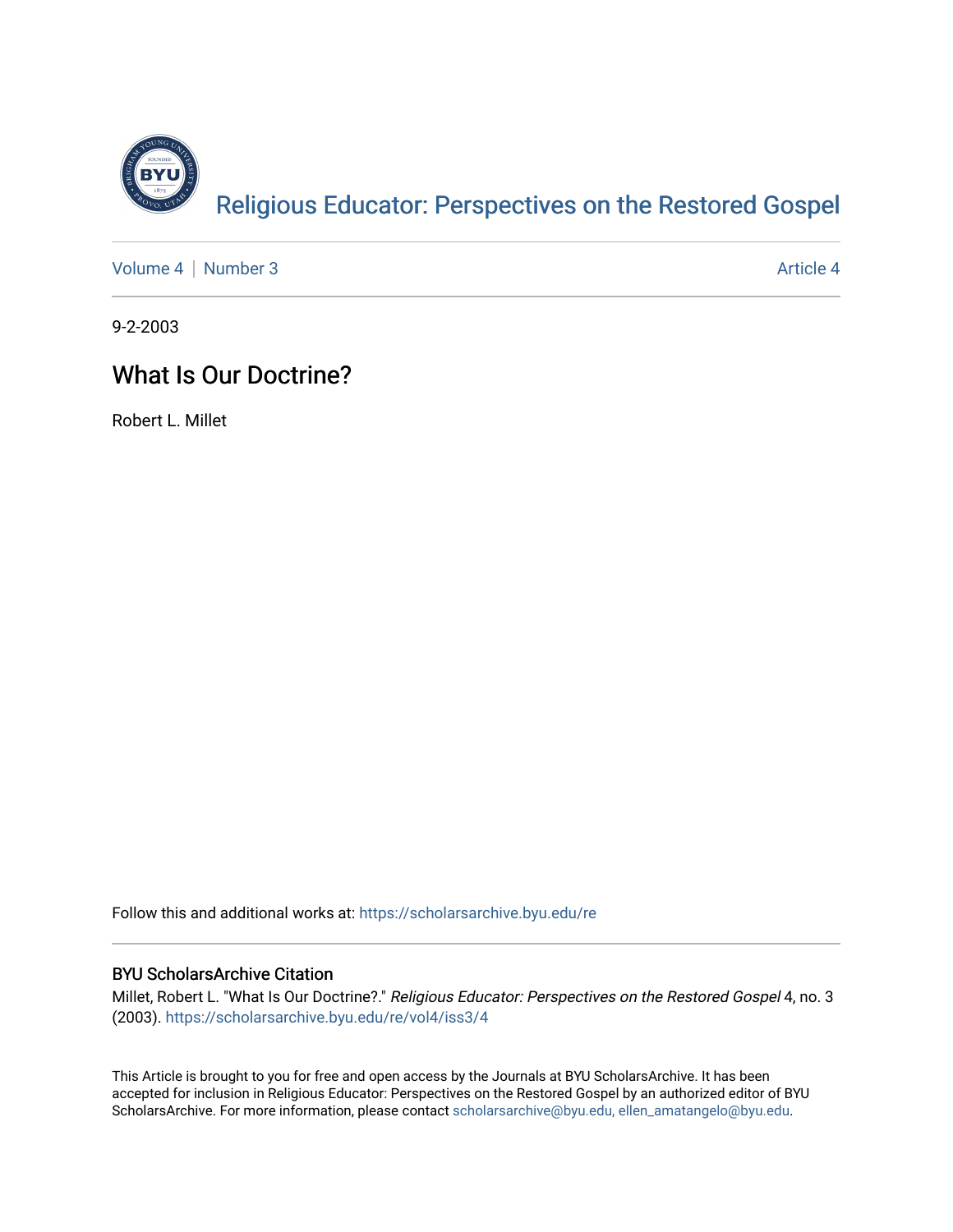

A sample of useful teaching tools produced by the Church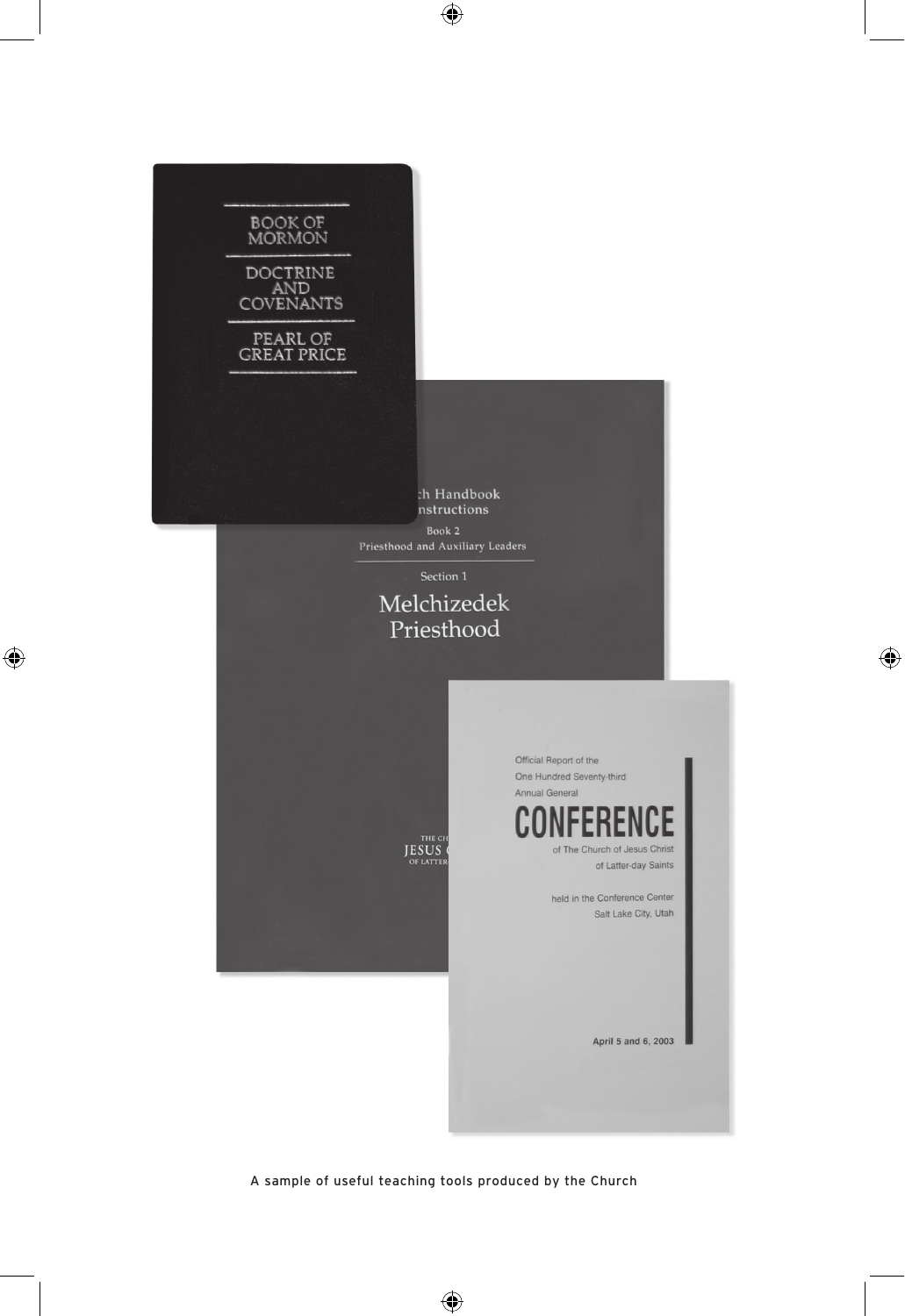# What Is Our Doctrine?

*Robert L. Millet*

*Robert L. Millet is the Richard L. Evans Professor of Religious Understanding and former dean of Religious Education at BYU.*

 We have been charged to "teach one another the doctrine of the kingdom. Teach ye diligently," the Lord implores, "and my grace shall attend you, that you may be instructed more perfectly in theory, in principle, in doctrine, in the law of the gospel, in all things that pertain unto the kingdom of God, that are expedient for you to understand" (D&C 88:77–78). But what exactly are we to teach? What is doctrine?

 Before beginning this discussion, let me affirm that I understand implicitly that the authority to declare, interpret, and clarify doctrine rests with living apostles and prophets. This article will thus speak only *about* doctrine and in no way attempt to reach beyond my own stewardship.

#### **Doctrine: Its Purpose, Power, and Purity**

 Doctrine is "the basic body of Christian teaching or understanding (2 Timothy 3:16). Christian doctrine is composed of teachings which are to be handed on through instruction and proclamation. . . . Religious doctrine deals with the ultimate and most comprehensive questions."**<sup>1</sup>** Further, "gospel doctrine is synonymous with the truths of salvation. It comprises the tenets, teachings, and true theories found in the scriptures; it includes the principles, precepts, and revealed philosophies of pure religion; prophetic dogmas, maxims, and views are embraced within its folds; the Articles of Faith are part and portion of it, as is every inspired utterance of the Lord's agents."**<sup>2</sup>**

 The central, saving doctrine is that Jesus is the Christ, the Son of God, the Savior and Redeemer of humankind; that He lived, taught,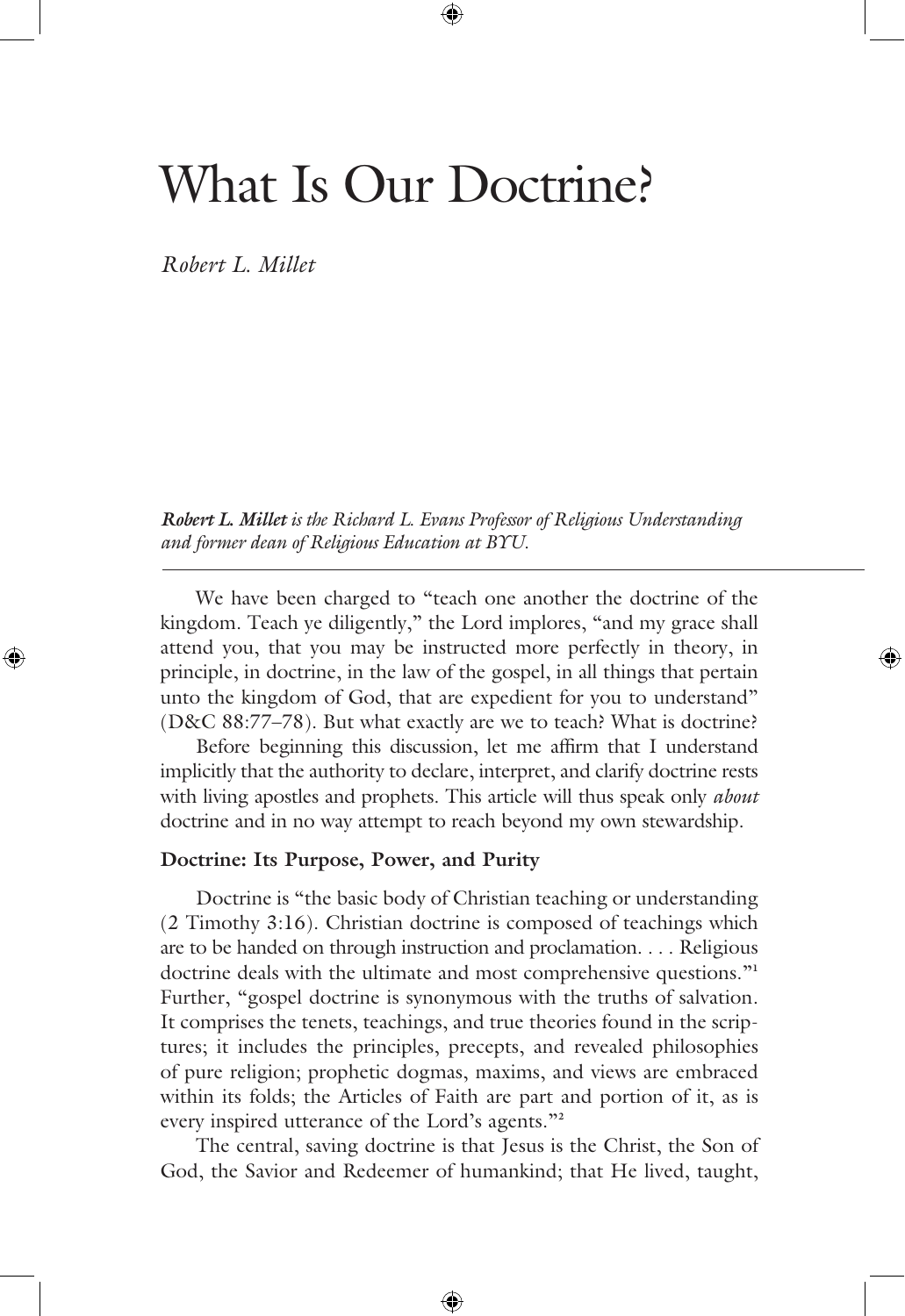healed, suffered, and died for our sins; and that He rose from the dead the third day with a glorious, immortal, resurrected body (see 1 Corinthians 15:1–3; D&C 76:40–42). It was the Prophet Joseph Smith who spoke of these central truths as the "fundamental principles" of our religion to which all other doctrines are but appendages.<sup>3</sup> President Boyd K. Packer observed: "Truth, glorious truth, proclaims there is . . . a Mediator. . . . Through Him mercy can be fully extended to each of us without offending the eternal law of justice. *This truth is the very root of Christian doctrine. You may know much about the gospel as it branches out from there, but if you only know the branches and those branches do not touch that root, if they have been cut free from that truth, there will be no life nor substance nor redemption in them."* **<sup>4</sup>**

 Such counsel really does point us toward that which is of most worth in sermons and in the classroom, that which should receive our greatest emphasis. There is power in doctrine, power in the word (see Alma 31:5), power to heal the wounded soul (see Jacob 2:8), power to transform human behavior. "True doctrine, understood, changes attitudes and behavior," President Packer taught. "The study of the doctrines of the gospel will improve behavior quicker than a study of behavior will improve behavior. That is why we stress so forcefully the study of the doctrines of the gospel."**<sup>5</sup>** Elder Neal A. Maxwell also pointed out that "doctrines believed and practiced do change and improve us, while ensuring our vital access to the Spirit. Both outcomes are crucial."**<sup>6</sup>**

 Those of us who are teachers associated with the Church of Jesus Christ are under obligation to learn the doctrines, teach them properly, and bind ourselves to speak and act in harmony with them. Only in this way can we perpetuate truth in a world filled with error, avoid deception, focus on what matters most, and find joy and happiness in the process. "I have spoken before," President Gordon B. Hinckley stated, "about the importance of keeping the doctrine of the Church pure, and seeing that it is taught in all of our meetings. I worry about this. Small aberrations in doctrinal teaching can lead to large and evil falsehoods."**<sup>7</sup>**

#### **How Do We "Keep the Doctrine Pure"? What Might We Do?**

 1. We can teach directly from the scriptures, the standard works. The scriptures contain the mind and will and voice and word of the Lord (see D&C 68:3–4) to men and women in earlier days and thus contain doctrine and applications that are both timely and timeless. "And all scripture given by inspiration of God, is profitable for doctrine, for reproof, for correction, for instruction in righteousness: that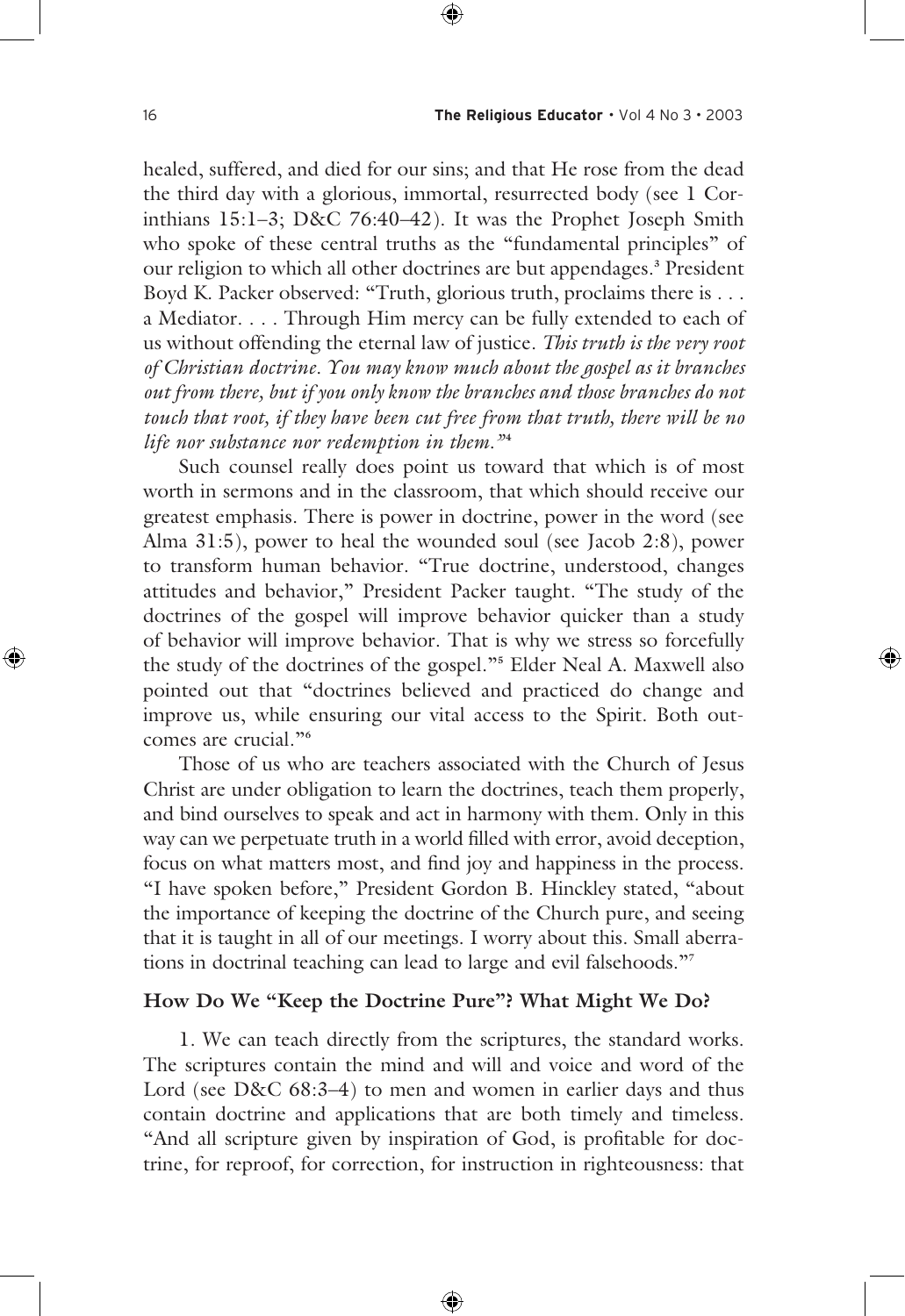the man [or woman] of God may be perfect, thoroughly furnished unto all good works" (Joseph Smith Translation, 2 Timothy 3:16–17).

 2. We can present the doctrine the same way the prophets in our own day present it (see D&C 52:9, 36)—in terms of both content and emphasis. Mormon wrote: "And it came to pass that Alma, having authority from God, ordained priests; . . . and he commanded them that *they should teach nothing save it were the things which he had taught*" (Mosiah 18:18-19; emphasis added). "Therefore they did assemble themselves together in different bodies, being called churches; every church having their priests and their teachers, and *every priest preaching the word according as it was delivered to him by the mouth of Alma.* And thus, notwithstanding there being many churches they were all one church, yea, even the church of God" (Mosiah 25:21–22; emphasis added).

 3. We can pay special attention to the scriptural commentary offered by living apostles and prophets in general conference addresses, cross-reference the same in our scriptures, and teach this commentary in conjunction with the scriptures. For example, we can study what

- Elder Jeffrey R. Holland taught concerning the parable of the prodigal son in the April 2002 general conference;
- Elder Robert D. Hales taught concerning the covenant of baptism in October 2000;
- Elder Joseph B. Wirthlin taught concerning the principles of fasting as found in Isaiah 58 in April 2001;
- Elder Dallin H. Oaks taught concerning conversion and "becoming" as well as his thoughtful commentary on the parable of the workers in the vineyard in October 2000;
- Elder M. Russell Ballard taught concerning "Who is my neighbor?" And what may be called the doctrine of inclusion in October 2001.

 4. We can teach the gospel with plainness and simplicity, focus on fundamentals, and emphasize what matters most. We do not tell all we know, nor do we teach on the edge of our knowledge. The Prophet Joseph Smith explained that "it is not always wise to relate all the truth. Even Jesus, the Son of God, had to refrain from doing so, and had to restrain His feelings many times for the safety of Himself and His followers, and had to conceal the righteous purposes of His heart in relation to many things pertaining to His Father's kingdom."**<sup>8</sup>**

 5. We can acknowledge that there are some things we simply do not know. President Joseph F. Smith declared: "It is no discredit to our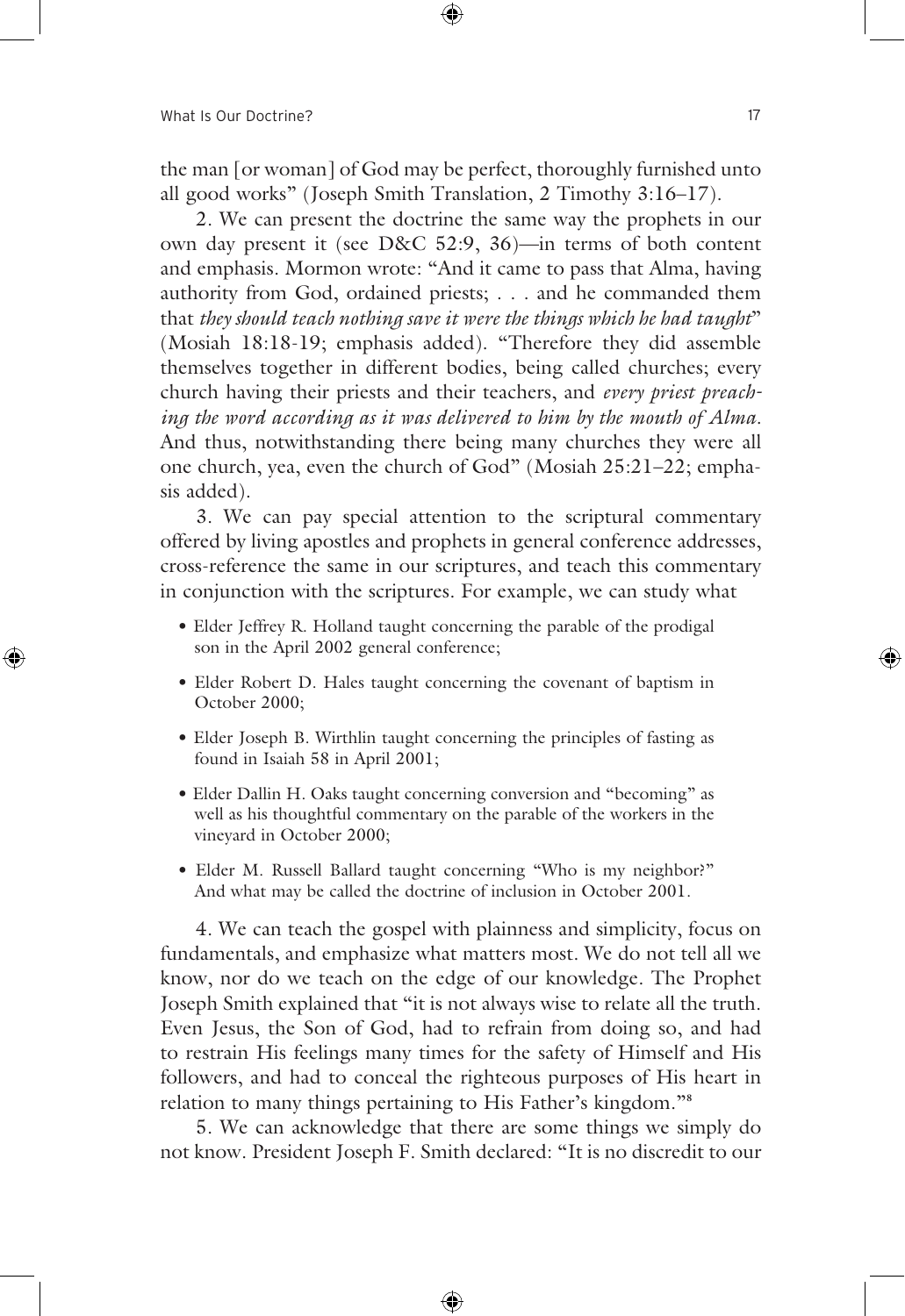intelligence or to our integrity to say frankly in the face of a hundred speculative questions, 'I do not know.' One thing is certain, and that is, God has revealed enough to our understanding for our exaltation and for our happiness. Let the Saints, then, utilize what they already have; be simple and unaffected in their religion, both in thought and word, and they will not easily lose their bearings and be subjected to the vain philosophies of man."**<sup>9</sup>**

## **Doctrinal Parameters**

 In recent years, I have tried to look beneath the surface and discern the nature of the objections that so many in the religious world have toward the Latter-day Saints. To be sure, the growth of the Church poses a real threat to many—more specifically, the Christian groups resent the way we "steal their sheep." We are not in the line of historic Christianity and thus are neither Catholic nor Protestant. We believe in scripture beyond the Bible and in continuing revelation through apostles and prophets. We do not accept the concepts concerning God, Christ, and the Godhead that grew out of the post-New Testament church councils. All these things constitute reasons why many Protestants and Catholics label us as non-Christian. We have tried, with some success I think, to speak of ourselves as "Christian but different." But there is another reason we are suspect, one that underlies and buttresses large amounts of anti-Mormon propaganda—namely, what they perceive to be some of our "unusual doctrines," much of which was presented by a few Church leaders of the past.

 Let me illustrate with an experience I had just a few months ago. A Baptist minister was in my office one day. We were chatting about a number of things, including doctrine. He said to me, "Bob, you people believe in such strange things!" "Like what?" I asked. "Oh, for example," he said, "you believe in blood atonement. And that affects Utah's insistence on retaining death by a firing squad." I responded, "No, we don't." "Yes, you do," he came right back. "I know of several statements by Brigham Young, Heber C. Kimball, and Jedediah Grant that teach such things." "I'm aware of those statements," I said. I then found myself saying something that I had never voiced before: "Yes, they were taught, but *they do not represent the doctrine of our Church.* We believe in the blood atonement of Jesus Christ, and that alone." My friend didn't skip a beat: "What do you mean they don't represent the doctrine of your Church? They were spoken by major Church leaders."

 I explained that such statements were made, for the most part, during the time of the Mormon Reformation and that they were examples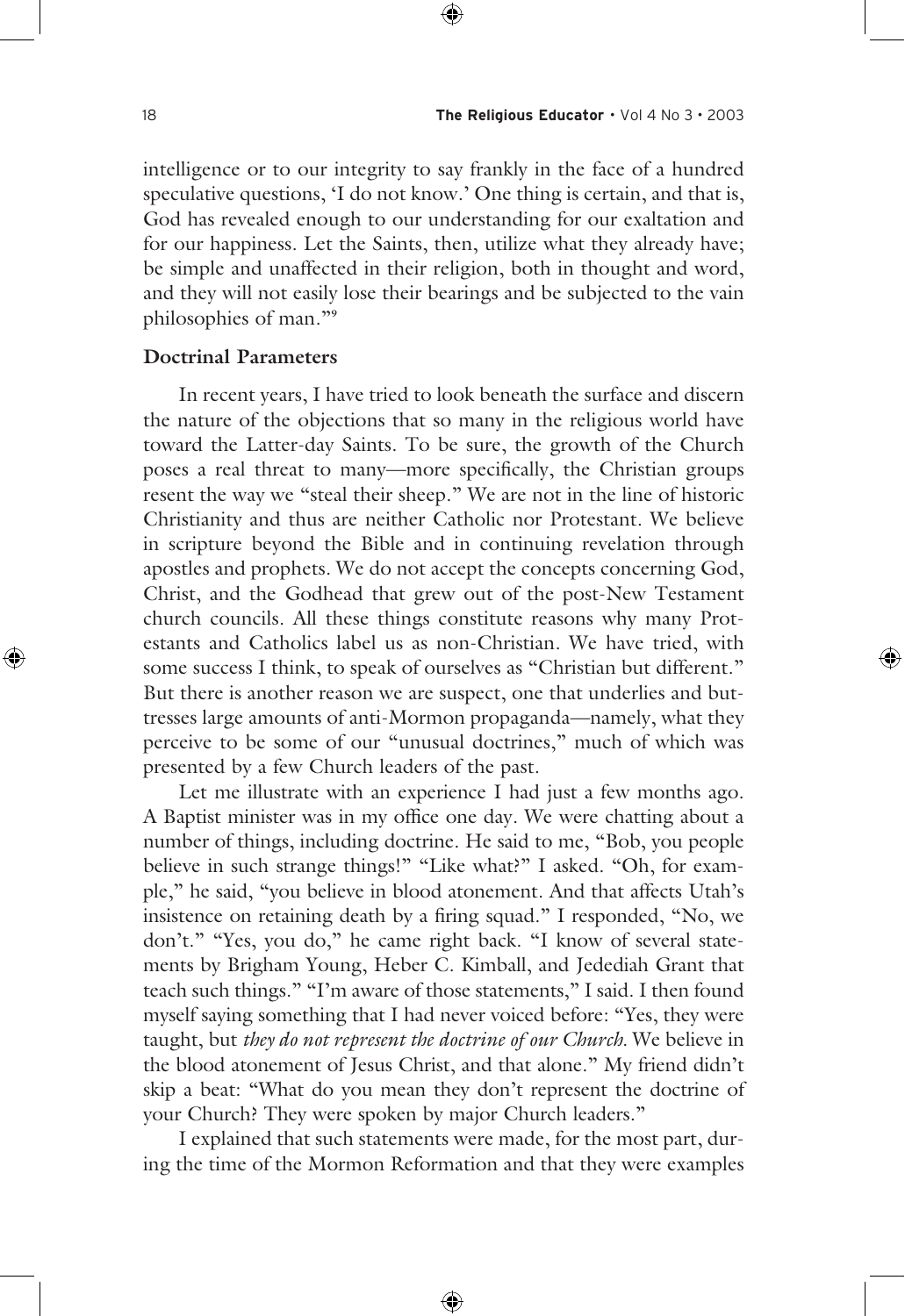of a kind of "revival rhetoric" in which the leaders of the Church were striving to "raise the bar" in terms of obedience and faithfulness. I assured him that the Church, by its own canonical standards, does not have the right or the power to take a person's life because of disobedience or even apostasy (see D&C 134:10). I read to him a passage from the Book of Mormon in which the Nephite prophets had resorted to "exceeding harshness, . . . continually reminding [the people] of death, and the duration of eternity, and the judgments and the power of God, . . . and exceedingly great plainness of speech" in order to "keep them from going down speedily to destruction" (Enos 1:23).

 This seemed to satisfy him to some extent, but then he said: "Bob, many of my fellow Christians have noted how hard it is to figure out what Mormons believe. They say it's like trying to nail Jell-O to the wall! What *do* you people believe? How do you decide what *is* your doctrine and what is not?" I sensed that we were in the midst of a very important conversation, one that was pushing me to the limits and requiring that I do some of the deepest thinking I had done for a long time. His questions were valid and in no way mean-spirited. They were not intended to entrap or embarrass me or the Church. He simply was seeking information. I said, "You've asked some excellent questions. Let me see what I can do to answer them." I suggested that he consider the following three ideas:

 1. The teachings of the Church today have a rather narrow focus, range, and direction; central and saving doctrine is what we are called upon to teach and emphasize, not tangential and peripheral teachings.

 2. Very often what is drawn from Church leaders of the past is, like the matter of blood atonement mentioned above, either misquoted, misrepresented, or taken out of context. Further, not everything that was ever spoken or written by a past Church leader is a part of what we teach today. Ours is a living constitution, a living tree of life, a dynamic Church (see D&C 1:30). We are commanded to pay heed to the words of living oracles (see D&C 90:3–5).

 3. In determining whether something is a part of the doctrine of the Church, we might ask, Is it found within the four standard works? Within official declarations or proclamations? Is it discussed in general conference or other official gatherings by general Church leaders today? Is it found in the general handbooks or approved curriculum of the Church today? If it meets at least one of these criteria, we can feel secure and appropriate about teaching it.

 A significant percentage of anti-Mormonism focuses on Church leaders' statements of the past that deal with peripheral or noncentral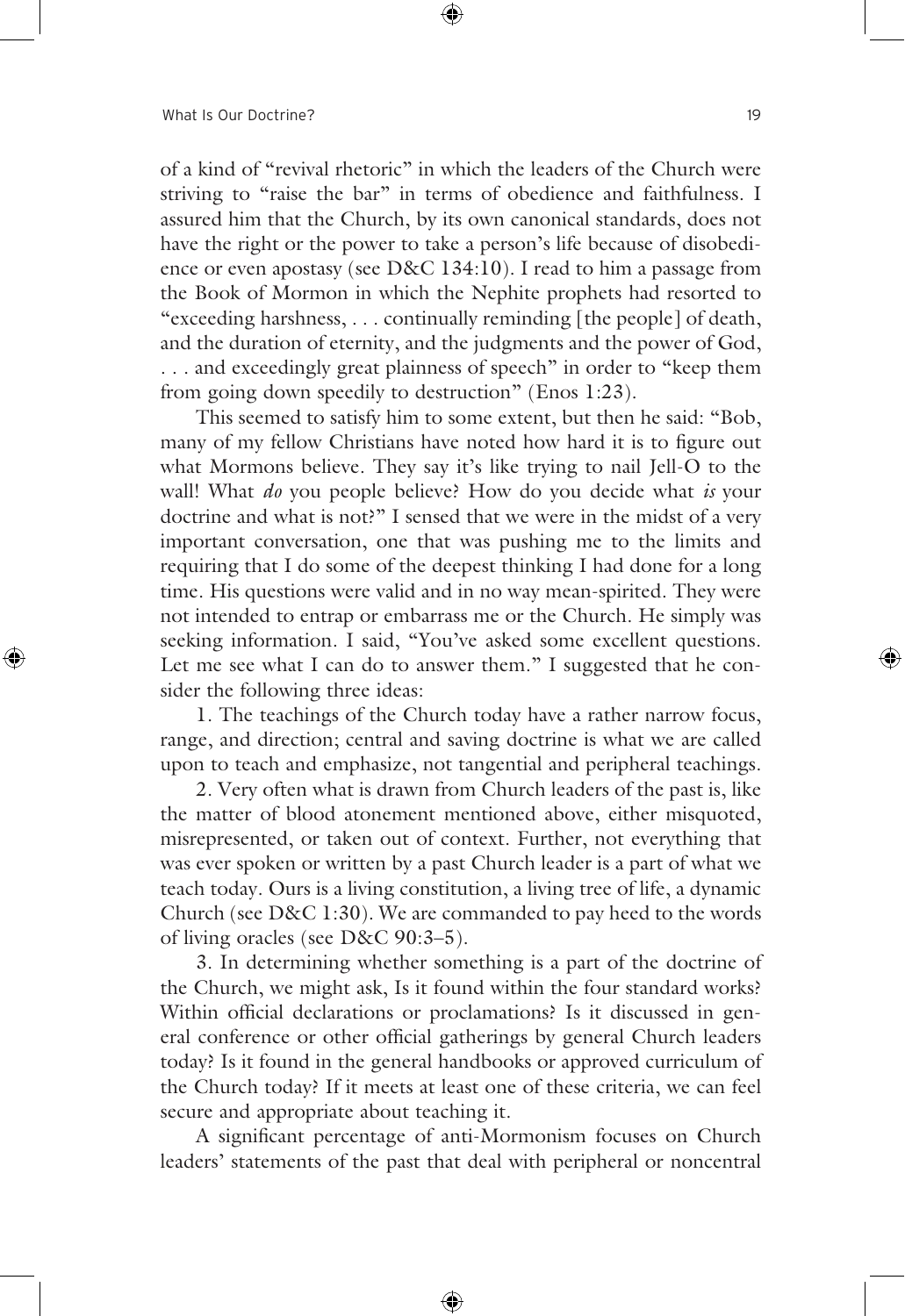issues. No one criticizes us for a belief in God, in the divinity of Jesus Christ or His atoning work, in the literal bodily resurrection of the Savior and the eventual resurrection of mankind, in baptism by immersion, in the gift of the Holy Ghost, in the sacrament of the Lord's Supper, and so forth. But we are challenged regularly for statements in our literature on such matters as the following:

- God's life before He was God
- How Jesus was conceived
- The specific fate of sons of perdition
- Teachings about Adam as God
- Details concerning what it means to become like God hereafter
- That plural marriage is essential to one's exaltation
- Why blacks were denied the priesthood prior to 1978

#### **Loyalty to Men Called as Prophets**

 While we love the scriptures and thank God regularly for them, we believe that anyone can have sufficient confidence and even reverence for holy writ without believing that every word between Genesis 1:1 and Revelation 22:21 is the word-for-word dictation of the Almighty or that the Bible now reads as it has always read. Indeed, the Book of Mormon and other scriptures attest that plain and precious truths and many covenants of the Lord were taken away or kept back from the Bible before it was compiled (see 1 Nephi 13:20–29; Moses 1:40–41; Articles of Faith 1:8).**10** But we still cherish the sacred volume, recognize and teach the doctrines of salvation within it, and seek to pattern our lives according to its timeless teachings.

 In like manner, we can sustain with all our hearts the prophets and apostles without believing that they are perfect or that everything they say or do is exactly what God wants said and done. In short, we do not believe in apostolic or prophetic infallibility. Moses made mistakes, but we love and sustain him and accept his writings nonetheless. Peter made mistakes, but we still honor him and study his words. Paul made mistakes, but we admire his boldness and dedication and treasure his epistles. James pointed out that Elijah "was a man subject to like passions as we are" (James 5:17), and the Prophet Joseph Smith taught that "a prophet [is] a prophet only when he [is] acting as such."**11** On another occasion, the Prophet declared: "I told them I was but a man, and they must not expect me to be perfect; if they expected perfection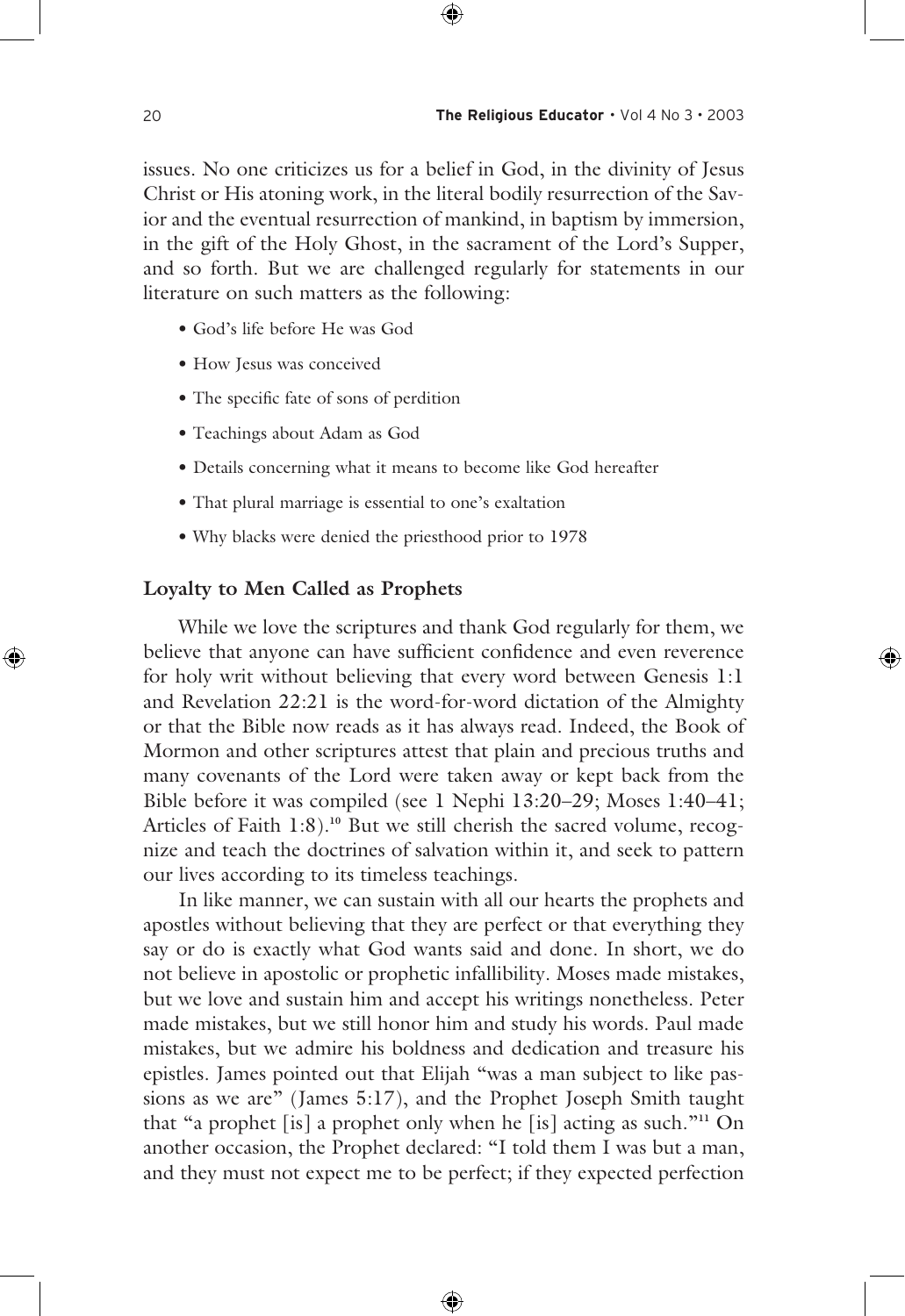from me, I should expect it from them; but if they would bear with my infirmities and the infirmities of the brethren, I would likewise bear with their infirmities."**12** "I can fellowship the President of the Church," said Lorenzo Snow, "if he does not know everything I know. . . . I saw the . . . imperfections in [Joseph Smith]. . . . I thanked God that He would put upon a man who had those imperfections the power and authority He placed upon him . . . for I knew that I myself had weakness, and I thought there was a chance for me."**<sup>13</sup>**

 As we have been reminded again and again, whom God calls, God qualifies. That is, God calls His prophets. He empowers and strengthens the individual, provides an eternal perspective, loosens his tongue, and enables him to make divine truth known. But being called as an Apostle or even as President of the Church does not remove the man from mortality or make him perfect. President David O. McKay explained that "when God makes the prophet He does not unmake the man."**14** "I was this morning introduced to a man from the east," Joseph Smith stated. "After hearing my name, he remarked that I was nothing but a man, indicating by this expression, that he had supposed that a person to whom the Lord should see fit to reveal His will, must be something more than a man. He seemed to have forgotten the saying that fell from the lips of St. James, that [Elijah] was a man subject to like passions as we are, yet he had such power with God, that he, in answer to his prayers, shut the heavens that they gave no rain for the space of three years and six months."**<sup>15</sup>**

 "With all their inspiration and greatness," Elder Bruce R. McConkie declared, "prophets are yet mortal men with imperfections common to mankind in general. They have their opinions and prejudices and are left to work out their problems without inspiration in many instances."**<sup>16</sup>** "Thus the opinions and views, even of a prophet, may contain error, unless those opinions and views were inspired by the Spirit."**<sup>17</sup>**

 "There have been times," President Harold B. Lee pointed out, "when even the President of the Church has not been moved upon by the Holy Ghost. There is, I suppose you'd say, a classic story of Brigham Young in the time when Johnston's army was on the move. The Saints were all inflamed, and President Young had his feelings whetted to fighting pitch. He stood up in the morning session of general conference and preached a sermon vibrant with defiance at the approaching army, declaring an intention to oppose them and drive them back. In the afternoon, he rose and said that Brigham Young had been talking in the morning but the Lord was going to talk now. He then delivered an address in which the tempo was the exact opposite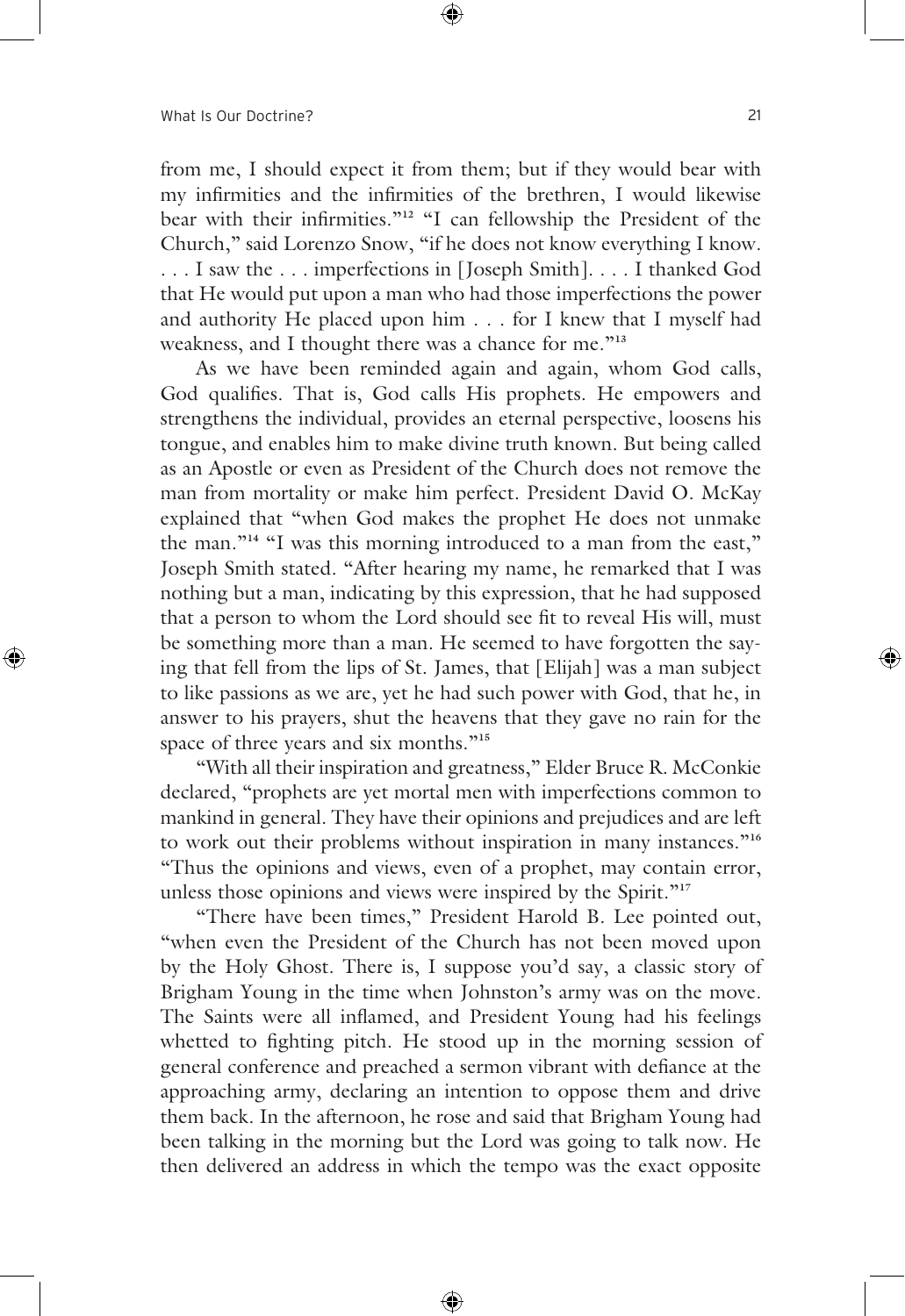of the morning sermon. Whether that happened or not, it illustrates a principle: that the Lord can move upon His people but they may speak on occasions their own opinions."**<sup>18</sup>**

 In 1865, the First Presidency counseled the Latter-day Saints as follows:

 We do not wish incorrect and unsound doctrines to be handed down to posterity under the sanction of great names to be received and valued by future generations as authentic and reliable, creating labor and difficulties for our successors to perform and contend with, which we ought not to transmit to them. The interests of posterity are, to a certain extent, in our hands. Errors in history and in doctrine, if left uncorrected by us who are conversant with the events, and who are in a position to judge of the truth or falsity of the doctrines, would go to our children as though we had sanctioned and endorsed them. . . . We know what sanctity there is always attached to the writings of men who have passed away, especially to the writings of Apostles, when none of their contemporaries are left, and we, therefore, feel the necessity of being watchful upon these points.**<sup>19</sup>**

 President Gordon B. Hinckley stated: "I have worked with seven Presidents of this Church. I have recognized that all have been human. But I have never been concerned over this. They may have had some weaknesses. But this has never troubled me. I know that the God of heaven has used mortal men throughout history to accomplish His divine purposes."**20** On another occasion, President Hinckley pleaded with the Saints that "as we continue our search for truth . . . we look for strength and goodness rather than weakness and foibles in those who did so great a work in their time. We recognize that our forebears were human. They doubtless made mistakes. . . . There was only one perfect man who ever walked the earth. The Lord has used imperfect people in the process of building his perfect society. If some of them occasionally stumbled, or if their characters may have been slightly flawed in one way or another, the wonder is the greater that they accomplished so much."**<sup>21</sup>**

 Prophets are men called of God to serve as covenant spokesmen for His children on earth, and thus we should never take lightly what they say. The early Brethren of this dispensation were the living prophets for their contemporaries, and much of what we believe and practice today rests upon the doctrinal foundation they laid. But the work of the Restoration entails a gradual unfolding of divine truth in a line-upon-line fashion. Some years ago, my colleague Joseph McConkie remarked to a group of religious educators: "We have the scholarship of the early brethren to build upon; we have the advantage of additional history;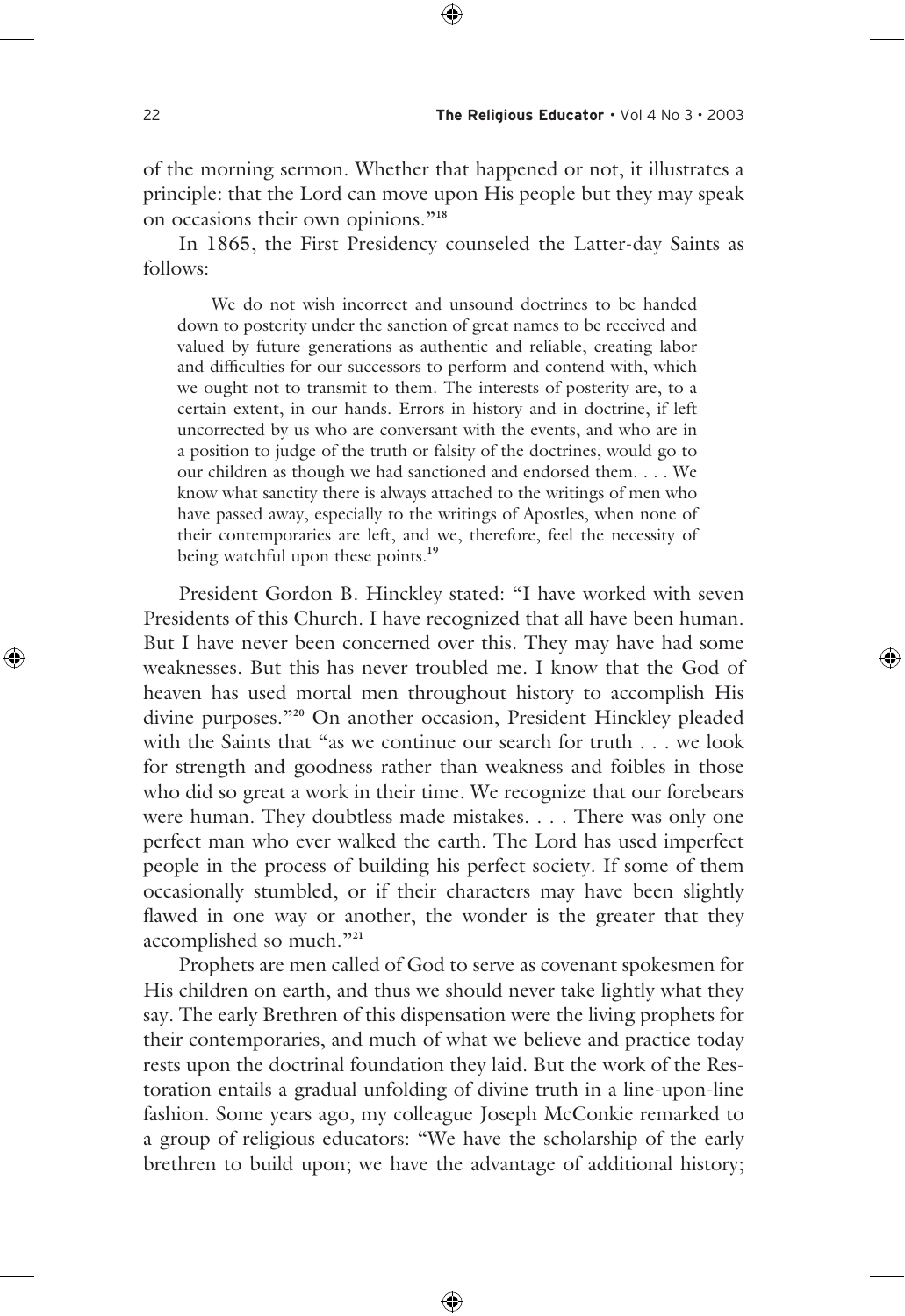we have inched our way up the mountain of our destiny and now stand in a position to see some things with greater clarity than did they. . . . We live in finer houses than did our pioneer forefathers, but this does not argue that we are better or that our rewards will be greater. In like manner our understanding of gospel principles should be better housed, and we should constantly be seeking to make it so. There is no honor in our reading by oil lamps when we have been granted better light."**22** Thus, it is important to note that ultimately the Lord will hold us responsible for the teachings, direction, and focus provided by the living oracles of our own day, both in terms of their commentary upon canonized scripture as well as the living scripture that is delivered through them by the power of the Holy Ghost (see D&C 68:3–4).

#### **Facing Hard Issues**

 My experience suggests that anti-Mormonism will probably continue to increase in volume, at least until the Savior returns and shuts down the presses. Because we believe in the Apostasy and the need for a restoration of the fulness of the gospel, we will never be fully accepted by those who claim to have all the truth they need in the Bible. But I want to note two things about anti-Mormonism: First, anti-Mormon material definitely affects more than those who are not Latter-day Saints. Not only does it in some cases deter or frighten curious or interested investigators but it also troubles far more members of the Church than I had previously realized. I must receive ten phone calls, letters, or e-mails per week from members throughout the Church asking hard questions that have been raised by their neighbors or some literature they read. A short time ago a young man (married, with a family) phoned me in late afternoon, excused himself for the interruption, and then proceeded to tell me that he was teetering on the edge of leaving the Church because of his doubts. He posed several questions, and I responded to each one and bore my testimony. After about a half-hour chat, he offered profound thanks and indicated that he felt he would be okay now. Such an experience is not uncommon. I guess what I am saying is that antagonistic materials are here to stay and are affecting adversely both Latter-day Saints and the attitudes of those of other faiths.

 Second, very often the critics of the Church simply use our own "stuff" against us. They do not need to create new material; they simply dig up and repackage what some of our own Church leaders have said in the past that would not be considered a part of the doctrine of the Church today. Latter-day Saints are eager to sustain and uphold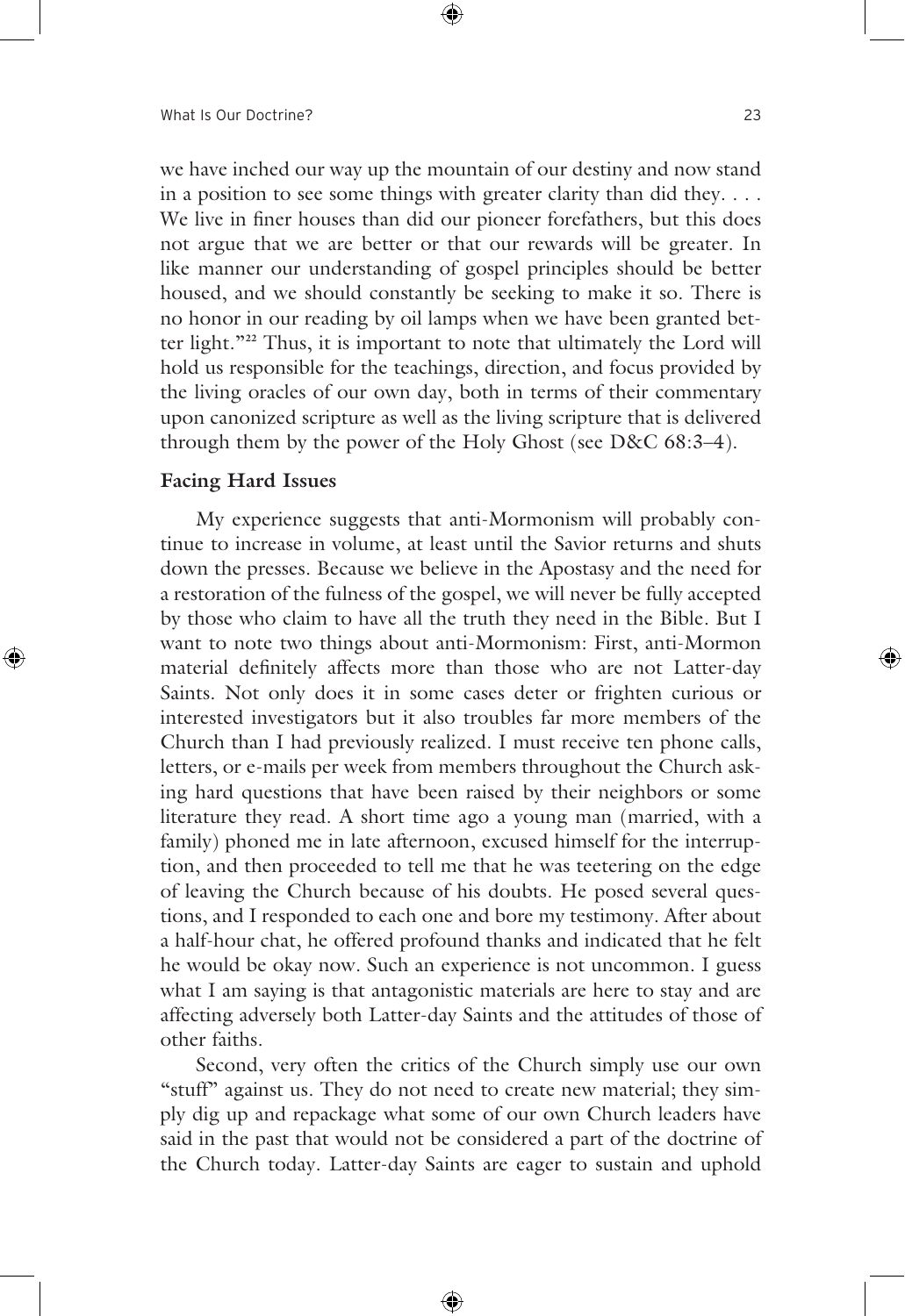their leaders. Consequently, we are especially hesitant to suggest that something taught by President Brigham Young or Elders Orson Pratt or Orson Hyde might not be in harmony with the truth as God has made it known to us "line upon line, precept upon precept" (Isaiah 28:10; 2 Nephi 28:30).

 Some time ago a colleague and I were in southern California speaking to a group of about five hundred people, both Latter-day Saints and Protestants. During the question-and-answer phase of the program, someone asked the inevitable: "Are you really Christian? Do you, as many claim, worship a different Jesus?" I explained that we worship the Christ of the New Testament, that we believe wholeheartedly in His virgin birth, His divine sonship, His miracles, His transforming teachings, His atoning sacrifice, and His bodily resurrection from the dead. I added that we also believe in the teachings of and about Christ found in the Book of Mormon and modern revelation. After the meeting, a Latter-day Saint woman came up to me and said, "You didn't tell the truth about what we believe!"

Startled, I asked, "What do you mean?"

 She responded, "You said we believe in the virgin birth of Christ, and you know very well that we don't believe that."

"Yes, we do," I retorted.

 She then said with a great deal of emotion, "I want to believe you, but people have told me for years that we believe that God the Father had sexual relations with Mary and thereby Jesus was conceived."

 I looked her in the eyes and said, "I'm aware of that teaching, but that is not the doctrine of the Church; that is not what we teach in the Church today. Have you ever heard the Brethren teach it in conference? Is it in the standard works, the curricular materials, or the handbooks of the Church? Is it a part of an official declaration or proclamation?" I watched as a five-hundred-pound weight seemed to come off her shoulders, as tears came into her eyes, and she simply said, "Thank you, Brother Millet."

 Not long ago, Pastor Greg Johnson and I met with an Evangelical Christian church in the Salt Lake area. The minister there asked us to come and make a presentation ("An Evangelical and a Latter-day Saint in Dialogue") that Greg and I have made several times before in different parts of the country. The whole purpose of our presentation is to model the kind of relationships people with differing religious views can have. This kind of presentation has proven, in my estimation, to be one of the most effective bridge-building exercises in which I have been involved.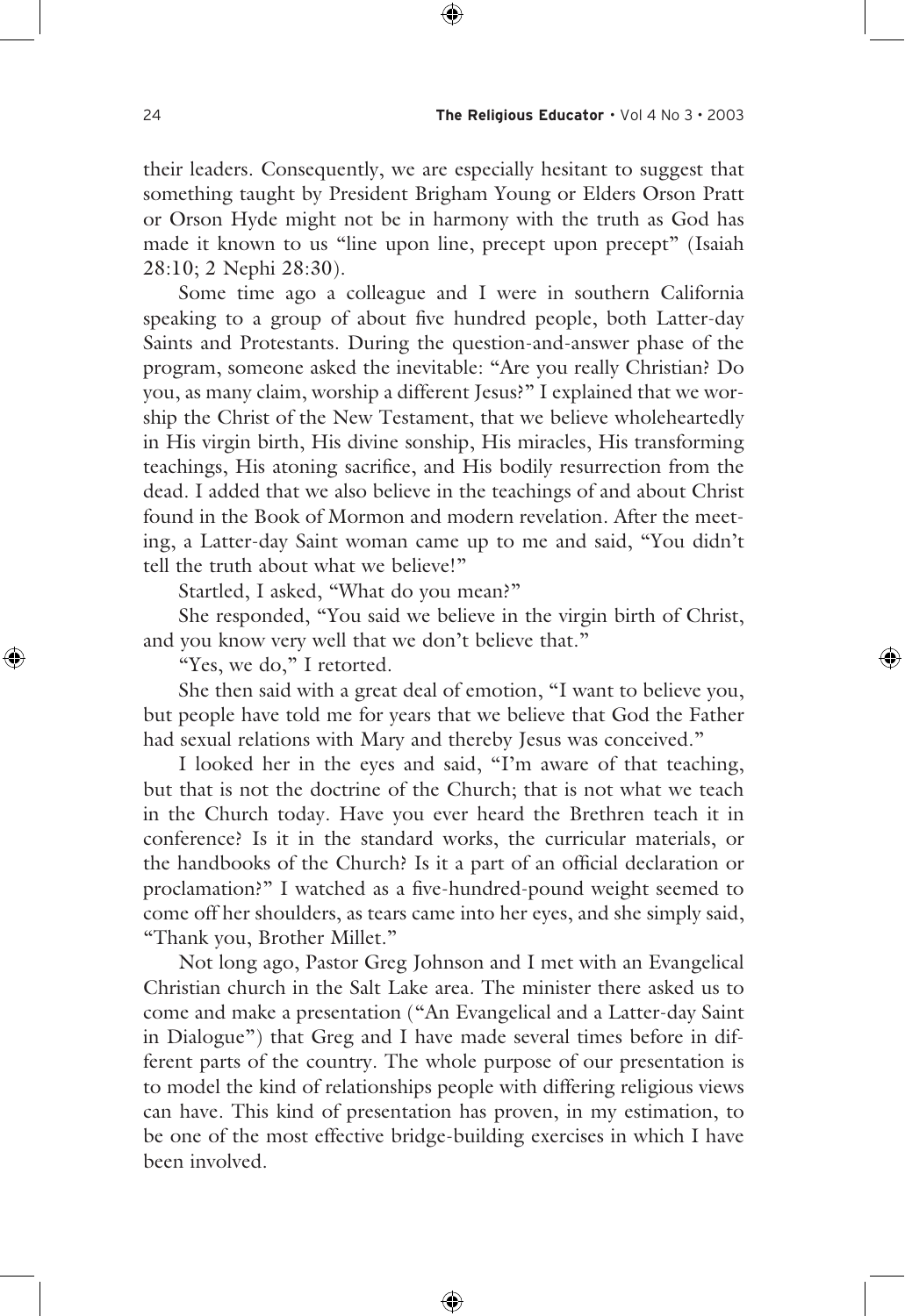On this particular night, the first question asked by someone in the audience was on DNA and the Book of Mormon. I made a brief comment and indicated that a more detailed (and informed) response would be forthcoming in a journal article from a BYU biologist. There were many hands in the air at this point. I called on a woman close to the front of the church. Her question was, "How do you deal with the Adam-God doctrine?"

 I responded, "Thank you for that question. It gives me an opportunity to explain a principle early in our exchange that will lay the foundation for other things to be said." I took a few moments to address the questions, "What is our doctrine? What do we teach today?" I indicated that if some teaching or idea was not in the standard works, not among official declarations or proclamations, was not taught currently by living apostles or prophets in general conference or other official gatherings, or was not in the general handbooks or official curriculum of the Church, it is probably *not* a part of the doctrine or teachings of the Church.

 I was surprised when my pastor friend then said to the group: "Are you listening to Bob? Do you hear what he is saying? This is important! It's time for us to stop criticizing Latter-day Saints on matters they don't even teach today." At this point in the meeting, two things happened: first, the number of hands went down, and second, the tone of the meeting changed quite dramatically. The questions were not baiting or challenging ones but rather were efforts to clarify. For example, the last question asked was by a middle-aged man: "I for one would like to thank you, from the bottom of my heart, for what you have done here tonight. This thrills my soul. I think this is what Jesus would do. I have lived in Utah for many years, and I have many LDS friends. We get along okay; we don't fight and quarrel over religious matters. But we really don't talk with one another about the things that matter most to us—that is, our faith. I don't plan to become a Latterday Saint, and I'm certain my Mormon friends don't plan to become Evangelical, but I would like to find more effective ways to talk heart to heart. Could you two make a few suggestions on how we can deepen and sweeten our relationships with our LDS neighbors?"

 At that point, I sensed that we had somehow gotten through to some of the audience. Richard Mouw, one of my Evangelical friends, has suggested the need for "convicted civility," the challenge to be true to our own faith and not compromise one whit of our doctrine and way of life, and at the same time strive to better understand and respect our neighbors who are of another religious persuasion.**23** These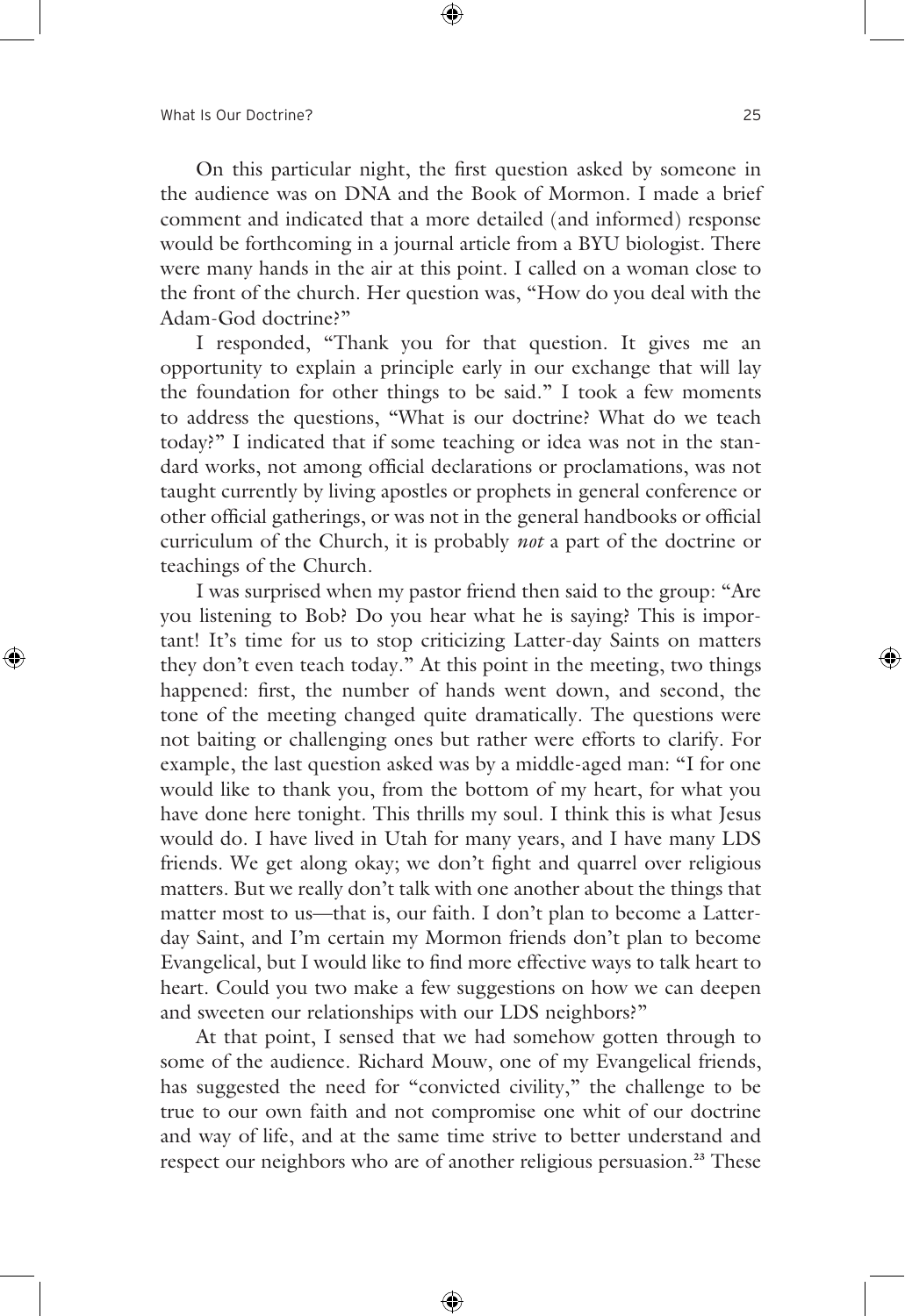experiences highlight for me the challenge we face. I have no hesitation telling an individual or a group "I don't know" when I am asked why men are ordained to the priesthood and women are not; why blacks were denied the blessings of the priesthood for almost a century and a half; and several other matters that have neither been revealed nor clarified by those holding the proper keys. The difficulty comes when someone in the past *has* spoken on these matters, *has* put forward ideas that are out of harmony with what we know and teach today, and when those teachings are still available, either in print or among the everyday conversations of the members, and have never been corrected or clarified. The underlying questions are simply, "What is our doctrine? What are the teachings of the Church today?" If we could somehow help the Saints (and the larger religious world) know the answers to those questions, it would no doubt enhance our missionary effort, our convert retention, our activation, and the image and overall strength of the Church. If presented properly, it need not weaken faith or create doubts. It could do much to focus the Saints more and more on the central, saving verities of the gospel.

#### **Further Illustrations**

 We discussed earlier that one of the ways to keep our doctrine pure is to present the gospel message the way the prophets and apostles today present it. Similarly, our explanations of certain "hard doctrines" or deeper doctrines should not go beyond what the prophets believe and teach today. Let us take two illustrations. The first is an extremely sensitive matter, one that currently affects and will continue to affect the quantity and quality of convert baptisms in the Church. I speak of the matter of the blacks and the priesthood. I was raised in the Church, just as many readers were, and was well aware of the priesthood restriction. For as long as I can remember, the explanation for why our black brethren and sisters were denied the full blessings of the priesthood (including the temple) was some variation of the theme that they had been less valiant in the premortal life and thus had come to earth under a curse, an explanation that has been perpetuated as doctrine for most of our Church's history. I had committed to memory the article of our faith that states that men and women will be punished for their own sins and not for Adam's transgression (see Articles of Faith 1:2) and later read that "the sins of the parents cannot be answered upon the heads of the children" (Moses 6:54), but I had assumed that somehow these principles did not apply to the blacks.

In June of 1978 everything changed—not just the matter of who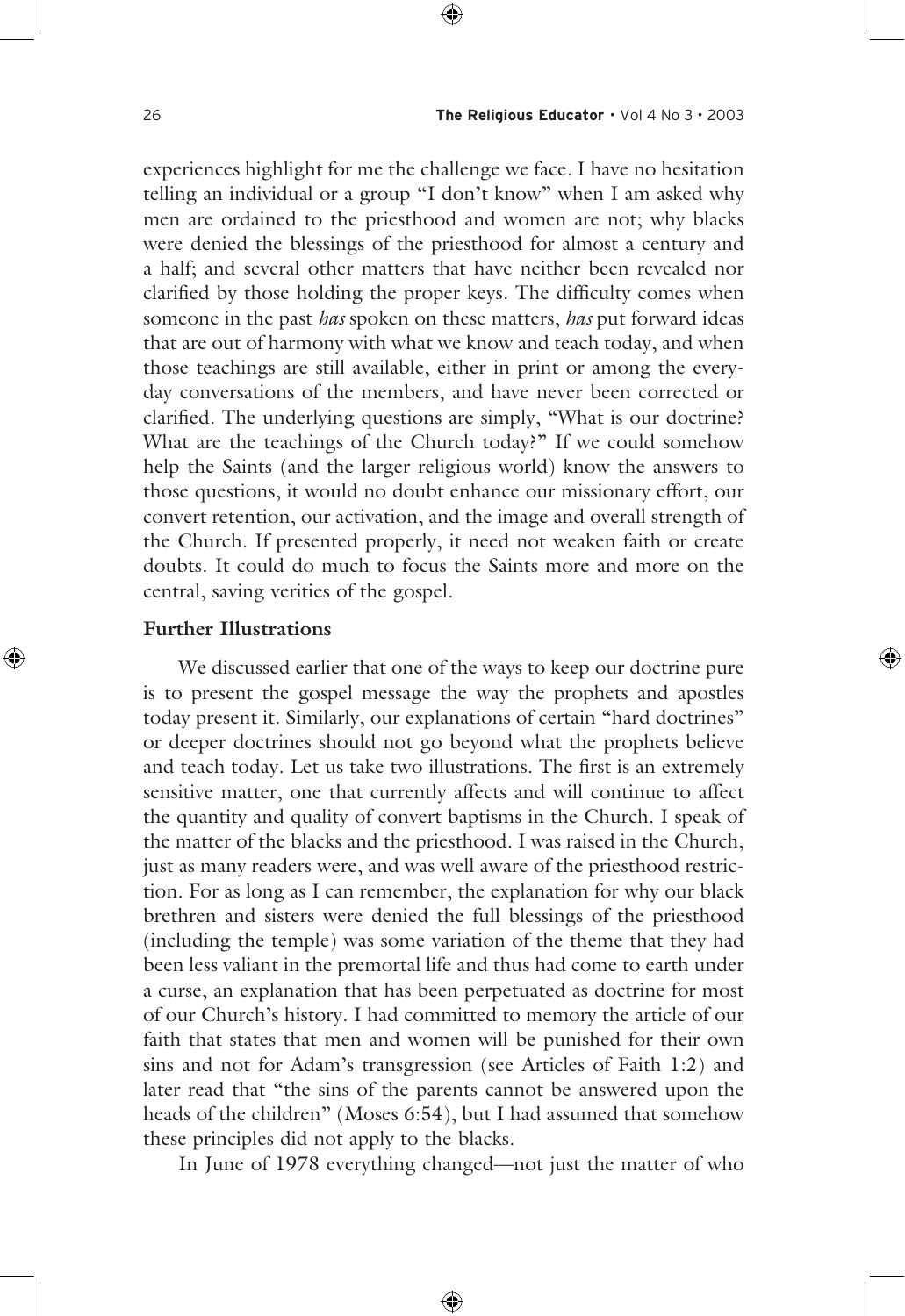could or could not be ordained to the priesthood but also the nature of the explanation for *why* the restriction had been in place from the beginning. Elder Dallin H. Oaks, in a 1988 interview, was asked: "As much as any doctrine the Church has espoused, or controversy the Church has been embroiled in, this one [the priesthood restriction] seems to stand out. Church members seemed to have less to go on to get a grasp of the issue. Can you address why this was the case, and what can be learned from it?" In response, Elder Oaks stated that "if you read the scriptures with this question in mind, 'Why did the Lord command this or why did he command that,' you find that in less than one in a hundred commands was any reason given. It's not the pattern of the Lord to give reasons. We can put reason to revelation. We can put reasons to commandments. When we do we're on our own. Some people put reasons to the one we're talking about here, and they turned out to be spectacularly wrong. There is a lesson in that. The lesson I've drawn from that [is that] I decided a long time ago that I had faith in the command and I had no faith in the reasons that had been suggested for it."

 Then came a follow-up question: "Are you referring to reasons given even by general authorities?" Elder Oaks answered: "Sure. I'm referring to reasons given by general authorities and reasons elaborated upon that reason by others. The whole set of reasons seemed to me to be unnecessary risk taking. . . . Let's don't make the mistake that's been made in the past, here and in other areas, trying to put reasons to revelation. The reasons turn out to be man-made to a great extent. The revelations are what we sustain as the will of the Lord and that's where safety lies."**<sup>24</sup>**

 In other words, we really do not know why the restriction on the priesthood existed. "I don't know" is the correct answer when we are asked "Why?" The priesthood was restricted "for reasons which we believe are known to God, but which he has not made fully known to man."**25** I have come to realize that this is what Elder McConkie meant in his August 1978 address to the Church Educational System when he counseled us to:

forget everything that I have said, or what President Brigham Young or President George Q. Cannon or whosoever has said in days past that is contrary to the present revelation. We spoke with a limited understanding and without the light and knowledge that now has come into the world.

We get our truth and our light line upon line and precept upon precept. We have now had added a new flood of intelligence and light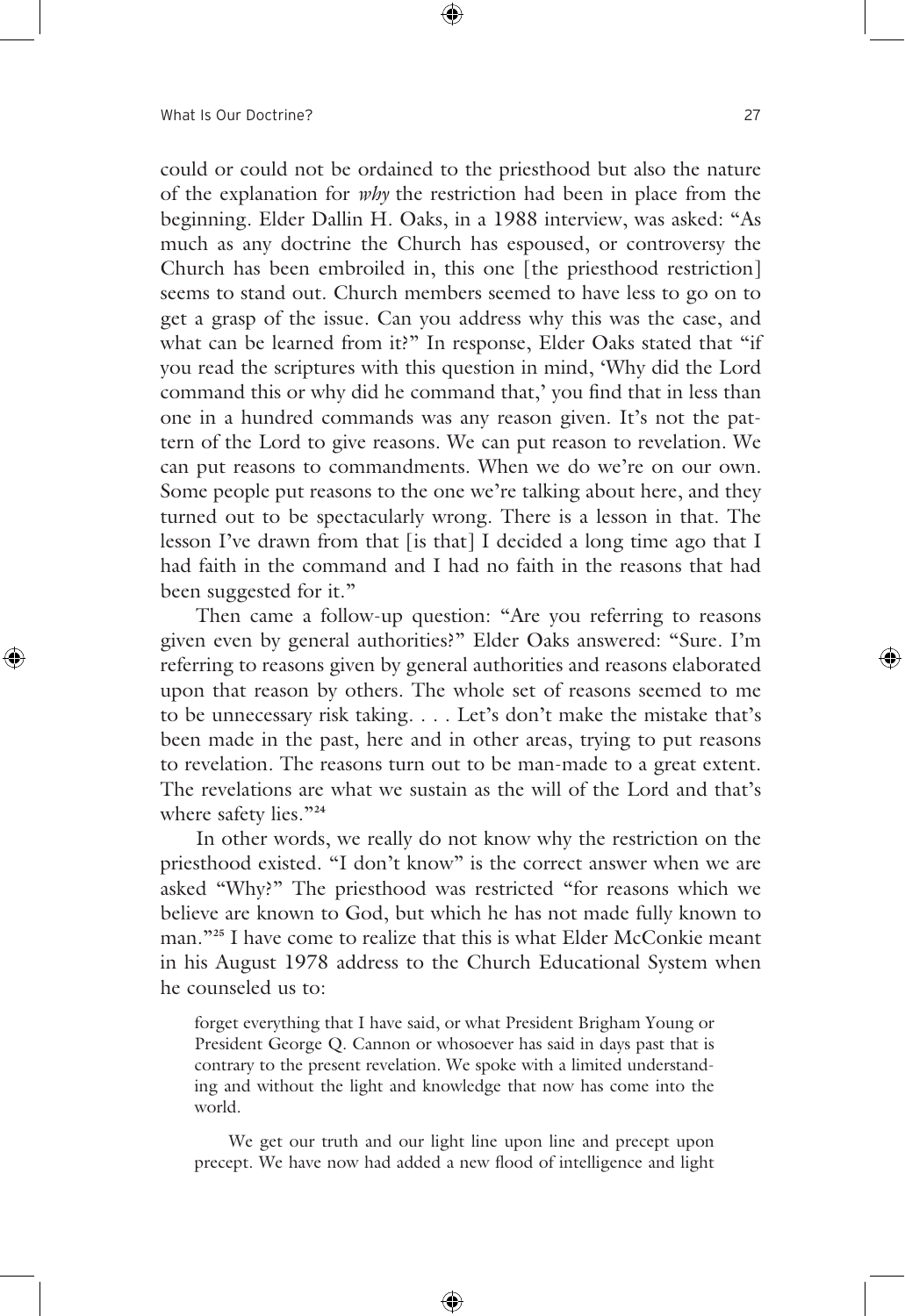on this particular subject, and it erases all the darkness and all the views and all the thoughts of the past. They don't matter any more. . . . It is a new day and a new arrangement, and the Lord has now given the revelation that sheds light out into the world on this subject. As to any slivers of light or any particles of darkness of the past, we forget about them.**<sup>26</sup>**

 It seems to me, therefore, that we as Latter-day Saints have two problems to solve in making the restored gospel available more extensively to people of color. First, we need to have our hearts and minds purified of all pride and prejudice. Second, we need to dismiss all previous explanations for the restriction and indicate that while we simply do not know why the restriction existed before, the fulness of the blessings of the restored gospel are now available to all who prepare themselves to receive them. Elder M. Russell Ballard observed that "we don't know all of the reasons why the Lord does what he does. We need to be content that someday we'll fully understand it."**<sup>27</sup>**

 Now to the second illustration. When I open the discussion to questions before a group of persons not of our faith, I am always asked about our doctrine of God and the Godhead, particularly concerning the teachings of Joseph Smith and Lorenzo Snow. I generally do not have too much difficulty explaining our view of how through the Atonement man can eventually become like God, become more and more Christlike. For that matter, Orthodox Christianity, a huge segment of the Christian world, still holds to a view of human deification. The Bible itself teaches that men and women may become "partakers of the divine nature" (2 Peter 1:4), "joint-heirs with Christ" (Romans 8:17), gain "the mind of Christ" (1 Corinthians 2:16), and become perfect, even as our Father in heaven is perfect (see Matthew 5:48). The Apostle John declared, "Beloved, now are we the [children] of God, and it doth not yet appear what we shall be: but we know that, when he shall appear, we shall be like him; for we shall see him as he is" (1 John 3:2). Perhaps more important, this doctrine is taught powerfully in modern revelation (see D&C 76:58; 132:19–20).

 The tougher issue for other Christians to deal with is the accompanying doctrine set forth in the King Follett sermon<sup>28</sup> and the Lorenzo Snow couplet<sup>29</sup>—namely, that God was once a man. Latter-day scriptures state unequivocally that God is a man, a Man of Holiness (see Moses 6:57) who possesses a body of flesh and bones (see D&C 130:22). These concepts are clearly a part of the doctrinal restoration. We teach that man is not of a lower order or different species than God. This, of course, makes many of our Christian friends extremely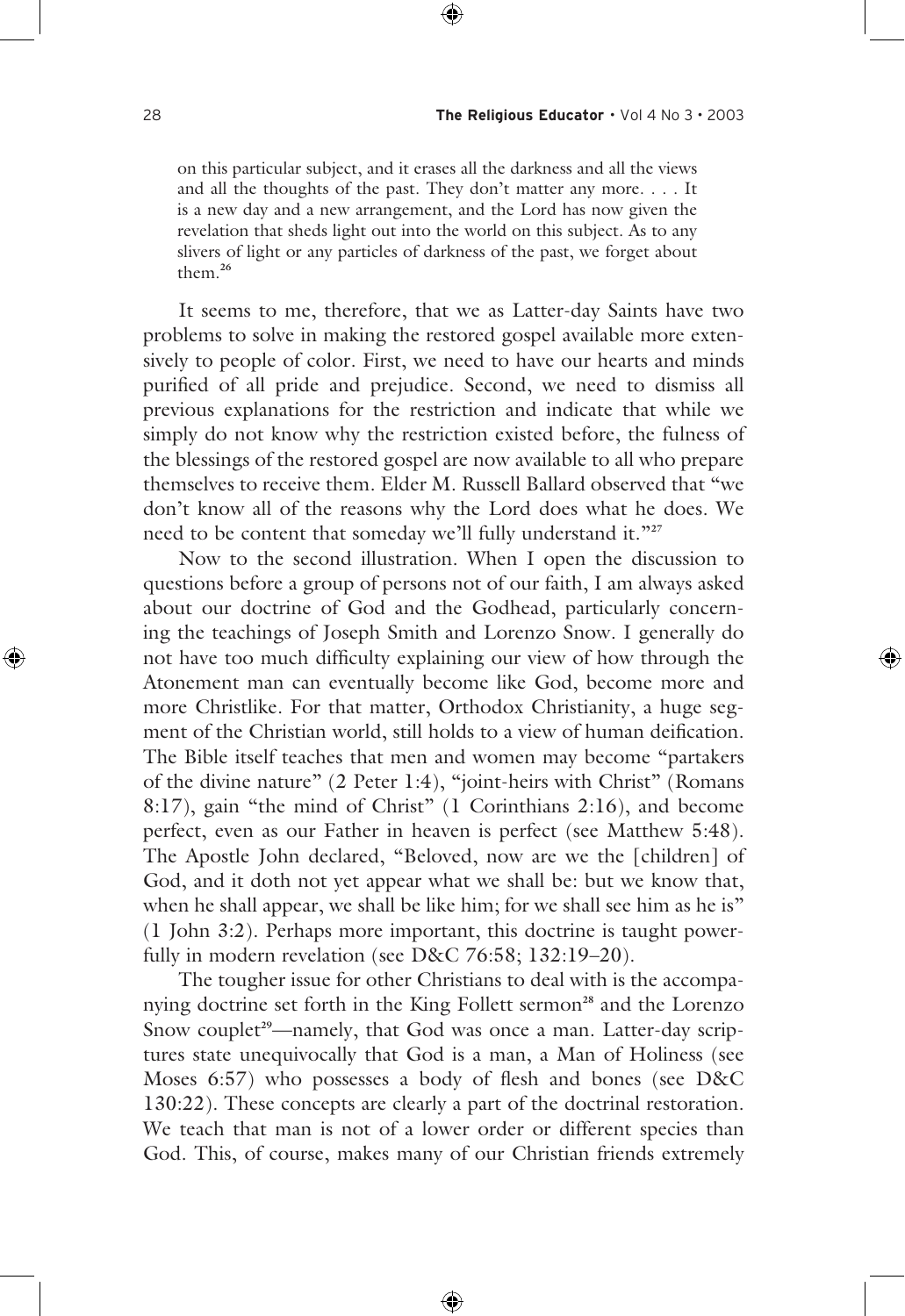nervous (if not angry), for it appears to them that we are lowering God in the scheme of things and thus attempting to bridge the Creator/ creature chasm.

 I suppose all we can say in response is that we know what we know as a result of modern revelation and that from our perspective the distance between God and man is still tremendous, almost infinite. Our Father in Heaven is indeed omnipotent, omniscient, and, by the power of His Holy Spirit, omnipresent. He is a gloried, exalted, resurrected being, "the only supreme governor and independent being in whom all fullness and perfection dwell; . . . in him every good gift and every good principle dwell; . . . he is the Father of lights; in him the principle of faith dwells independently, and he is the object in whom the faith of all other rational and accountable beings center for life and salvation."**<sup>30</sup>** Modern revelation attests that the Almighty sits enthroned "with glory, honor, power, majesty, might, dominion, truth, justice, judgment, mercy, and an infinity of fulness" (D&C 109:77).

 And what do we know beyond the fact that God is an exalted man? What do we know of His mortal existence? What do we know of the time before He became God? Nothing. We really do not know more than what was stated by the Prophet Joseph Smith, and that is precious little. Insights concerning God's life before Godhood are not found in the standard works, in official declarations or proclamations, in current handbooks, or in curricular materials, nor are doctrinal expositions on the subject delivered in general conference today. This topic is not what we would call a central and saving doctrine, one that must be believed (or understood) to hold a temple recommend or be in good standing in the Church.

 This latter illustration highlights an important point: a teaching may be true and yet not a part of what is taught and emphasized in the Church today. Whether it is true or not may, in fact, be irrelevant, if indeed the Brethren do not teach it today or it is not taught directly in the standard works or found in our approved curriculum. Let's take another question: Was Jesus married? The scriptures do not provide an answer. "We do not know anything about Jesus Christ being married," President Charles W. Penrose stated. "The Church has no authoritative declaration on the subject."**31** So whether He was or was not is not part of the doctrine of the Church. It would be well for us to apply the following lesson from President Harold B. Lee: "With respect to doctrines and meanings of scriptures, let me give you a safe counsel. It is usually not well to use a single passage of scripture [or, I would add, a single sermon] in proof of a point of doctrine unless it is confirmed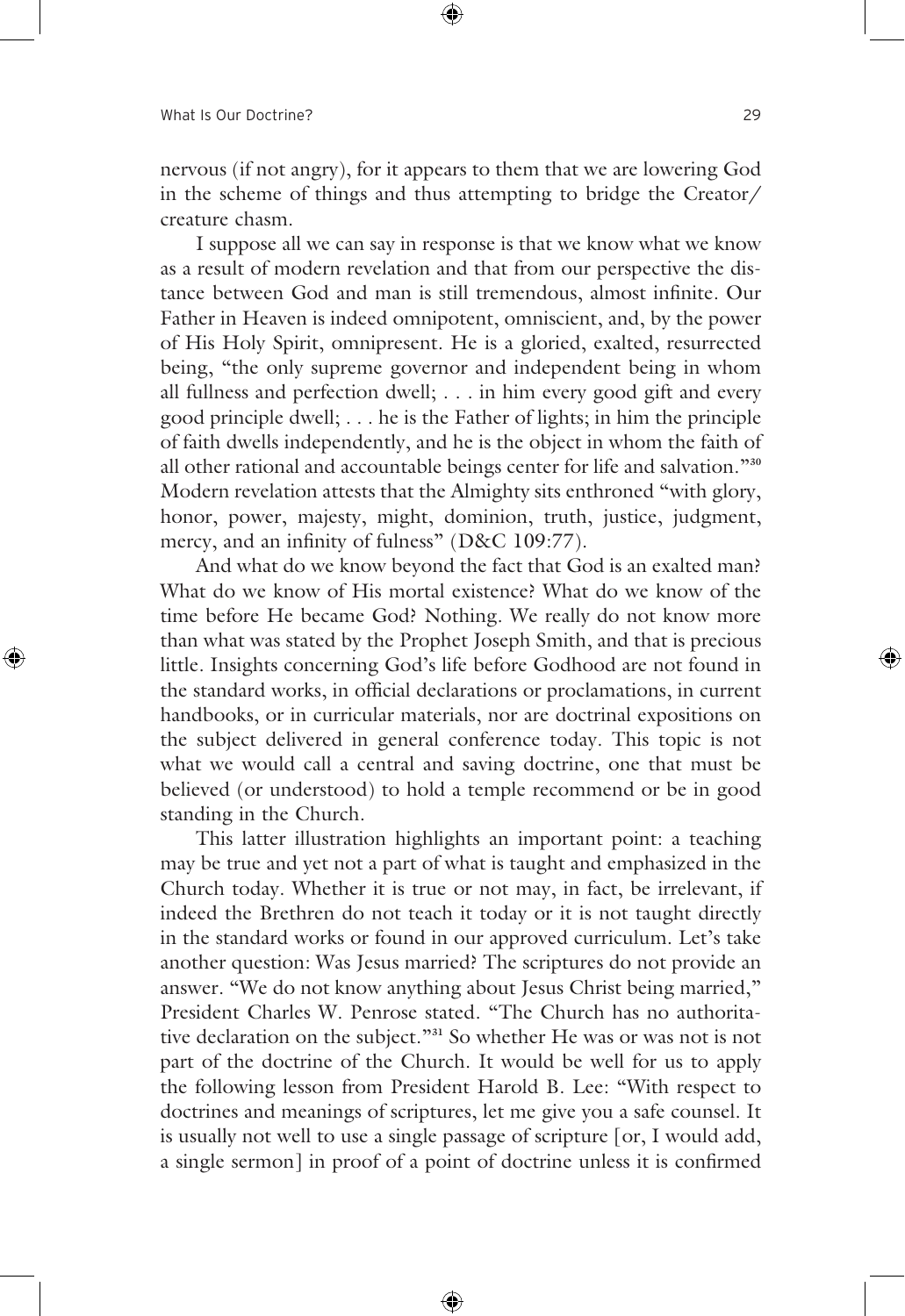by modern revelation or by the Book of Mormon. . . . To single out a passage of scripture to prove a point, unless it is [so] confirmed . . . is always a hazardous thing."**<sup>32</sup>**

#### **Conclusion**

 There is a very real sense in which we as Latter-day Saints are spoiled. We have been given so much, have had so much knowledge dispensed from on high relative to the nature of God, Christ, man, the plan of salvation, and the overall purpose of life here and the glory to be had hereafter, that we are prone to expect to have all the answers to all the questions of life. Elder Neal A. Maxwell pointed out that "the exhilarations of discipleship exceed its burdens. Hence, while journeying through our Sinai, we are nourished in the Bountiful-like oases of the Restoration. Of these oases some of our first impressions may prove to be more childish than definitive. . . . In our appreciation, little wonder some of us mistake a particular tree for the whole of an oasis, or a particularly refreshing pool for the entirety of the Restoration's gushing and living waters. Hence, in our early exclamations there may even be some unintended exaggerations. We have seen and partaken of far too much; hence, we 'cannot [speak] the smallest part which [we] feel' (Alma 26:16)."**<sup>33</sup>**

 We have much, to be sure, but there are indeed "many great and important things pertaining to the Kingdom of God" yet to come forth (Articles of Faith 1:9). The Lord stated to Joseph Smith in Nauvoo: "I deign to reveal unto my church things which have been kept hid from before the foundation of the world, things that pertain to the dispensation of the fulness of times" (D&C 124:41; compare 121:26; 128:18). As Elder Oaks observed, we have been given many of the commands but not all of the reasons why, many of the directives but not all of the explanations. I regularly state to my classes that it is as important for us to know *what we do not know* as it is for us to know what we know. Far too many things are taught or discussed or even argued about that fit into the realm of the unrevealed and thus the unresolved. Such matters, particularly if they do not fall within the range of revealed truth we teach today, do not edify or inspire. Often, very often, they lead to confusion and sow discord.

 This does not in any way mean that we should not seek to study and grow and expand in our gospel understanding. Peter explained that there needs to be a reason for the hope within us (see 1 Peter 3:15). Our knowledge should be as settling to the mind as it is soothing to the heart. Elder Maxwell taught that some "Church members know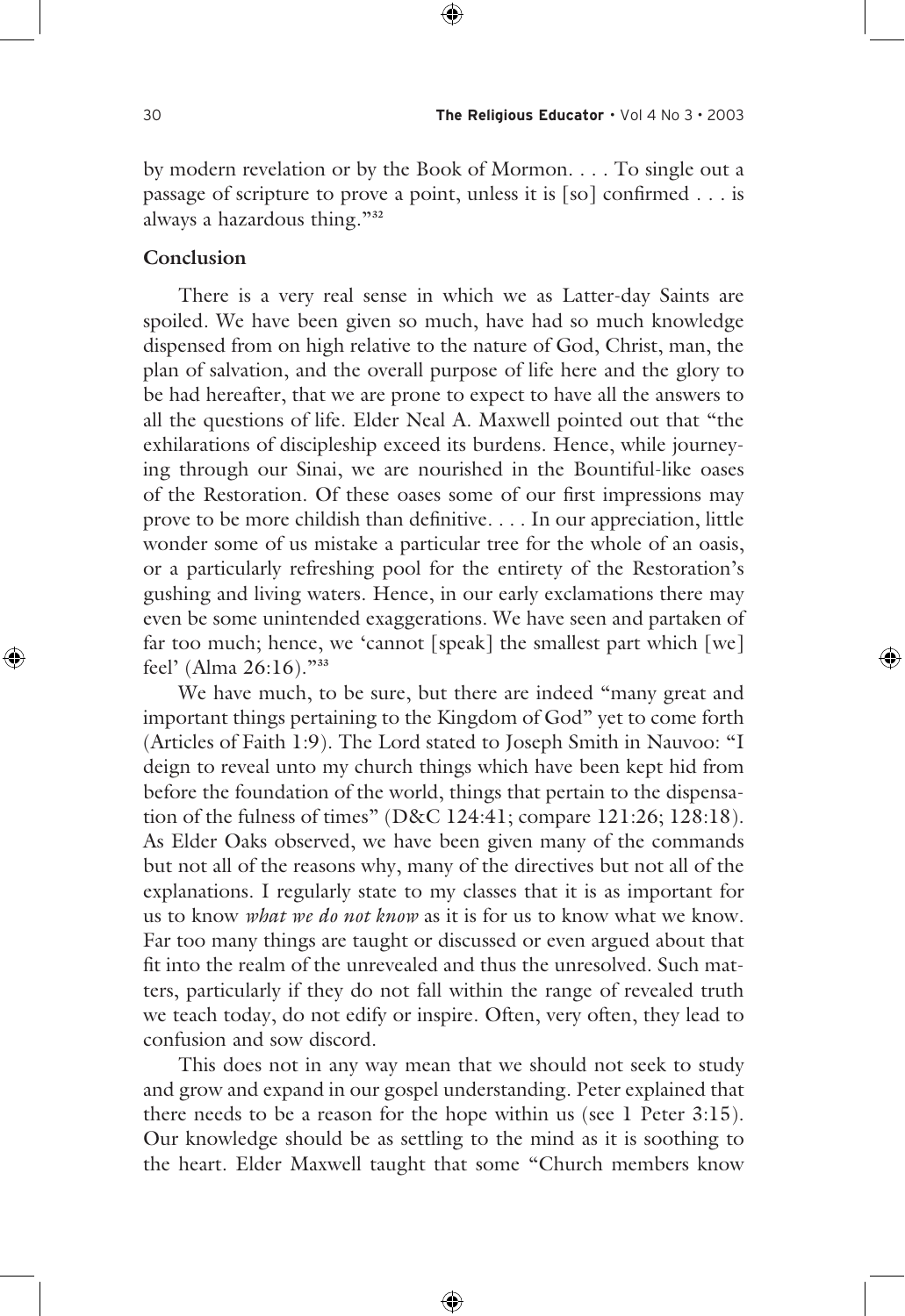just enough about the doctrines to converse superficially on them, but their scant knowledge about the deep doctrines is inadequate for deep discipleship (see 1 Corinthians 2:10). Thus uninformed about the deep doctrines, they make no deep change in their lives."**34** President Hugh B. Brown once observed: "I am impressed with the testimony of a man who can stand and say he knows the gospel is true. What I would like to ask is 'But, sir, do you know the gospel?' . . . Mere testimony can be gained with but perfunctory knowledge of the Church and its teachings. . . . But to retain a testimony, to be of service in building the Lord's kingdom, requires a serious study of the gospel and knowing what it is."**35** On another occasion, President Brown taught that we are required only to "defend those doctrines of the Church contained in the four standard works. . . . Anything beyond that by anyone is his or her own opinion and not scripture. . . . The only way I know of by which the teachings of any person or group may become binding upon the church is if the teachings have been reviewed by all the brethren, submitted to the highest councils of the church, and then approved by the whole body of the church."**36** Again, the issue is one of focus, one of emphasis—where we choose to spend our time when we teach the gospel to both Latter-day Saints and to those of other faiths.

 There is a valid reason why it is difficult to "tie down" Latter-day Saint doctrine, one that derives from the very nature of the Restoration. The fact that God continues to speak through His anointed servants; the fact that He, through those servants, continues to reveal, elucidate, and clarify what has already been given; and the fact that our canon of scripture is open, flexible, and expanding—all of these things militate against what many in the Christian world would call a systematic theology.

 It is the declaration of sound and solid doctrine, the doctrine found in scripture and taught regularly by Church leaders, that builds faith and strengthens testimony and commitment to the Lord and His kingdom. Elder Maxwell explained that "deeds *do* matter as well as doctrines, but the doctrines can move us to do the deeds, and the Spirit can help us to understand the doctrines as well as prompt us to do the deeds."**37** He also noted that "when weary legs falter and detours and roadside allurements entice, the fundamental doctrines will summon from deep within us fresh determination. Extraordinary truths can move us to extraordinary accomplishments."**<sup>38</sup>**

 The teaching and the application of sound doctrine are great safeguards to us in these last days, shields against the fiery darts of the adversary. Understanding true doctrine and being true to that doctrine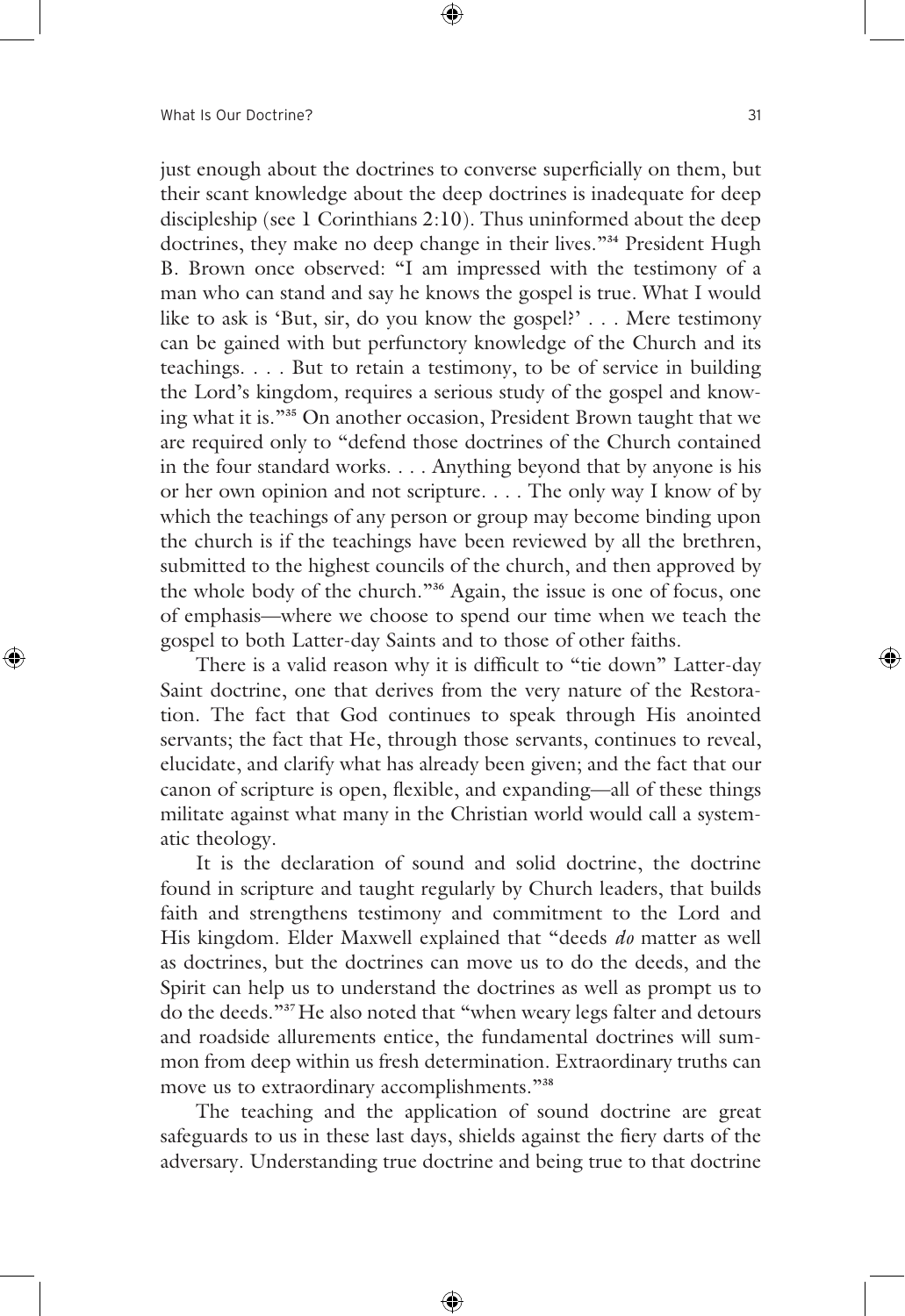can keep us from ignorance, from error, and from sin. The Apostle Paul counseled Timothy: "If thou put the brethren [and sisters] in remembrance of these things, thou shalt be a good minister of Jesus Christ, nourished up in the words of faith and of good doctrine, whereunto thou hast attained. . . . Till I come, give attendance to reading, to exhortation, to doctrine" (1 Timothy 4:6, 13).

#### **Notes**

1. *Holman Bible Dictionary*, ed. Trent C. Butler (Nashville: Holman Bible Publishers, 1991), 374.

2. Bruce R. McConkie, *Mormon Doctrine*, 2nd ed. (Salt Lake City: Bookcraft, 1966), 204.

3. Joseph Smith, *Teachings of the Prophet Joseph Smith*, comp. Joseph Fielding Smith (Salt Lake City: Deseret Book, 1976), 121.

4. Boyd K. Packer, Conference Report, April 1977, 80; emphasis added; cited hereafter as CR.

5. Boyd K. Packer, in CR, October 1986, 20.

6. Neal A. Maxwell, *One More Strain of Praise* (Salt Lake City: Bookcraft, 1999), x.

7. Gordon B. Hinckley, *Teachings of Gordon B. Hinckley* (Salt Lake City: Deseret Book, 1997), 620.

8. Smith,*Teachings*, 392.

9. Joseph F. Smith, *Gospel Doctrine* (Salt Lake City: Deseret Book, 1971), 9.

10. Compare Smith, *Teachings* 9–10, 61, 327.

11. Smith,*Teachings*, 278.

12. Smith,*Teachings*, 268.

13. Cited by Neal A. Maxwell, in CR, October 1984, 10.

14. David O. McKay, in CR, April 1907, 11–12; see also October 1912, 121; April 1962, 7.

15. Smith,*Teachings*, 89.

16. McConkie, *Mormon Doctrine*, 608.

17. Bruce R. McConkie, "Are the General Authorities Human?" address delivered at the Institute of Religion Forum at the University of Utah, October 28, 1966.

18. Harold B. Lee, *The Teachings of Harold B. Lee*, ed. Clyde J. Williams (Salt Lake City: Bookcraft, 1996), 542.

19. Brigham Young, Heber C. Kimball, Daniel H. Wells, in *Messages of the First Presidency*, comp. James R. Clark (Salt Lake City: Bookcraft, 1965–75), 2:232.

20. Gordon B. Hinckley, in CR, April 1992, 77.

21. Gordon B. Hinckley, "The Continuous Pursuit of Truth," *Ensign*, April 1986, 5.

22. Joseph Fielding McConkie, "The Gathering of Israel and the Return of Christ," the Sixth Annual Church Educational System Religious Educators' Symposium, August 1982, Brigham Young University, typescript, 3, 5.

23. See Richard Mouw, *Uncommon Decency* (Downers Grove, Illinois: Inter-